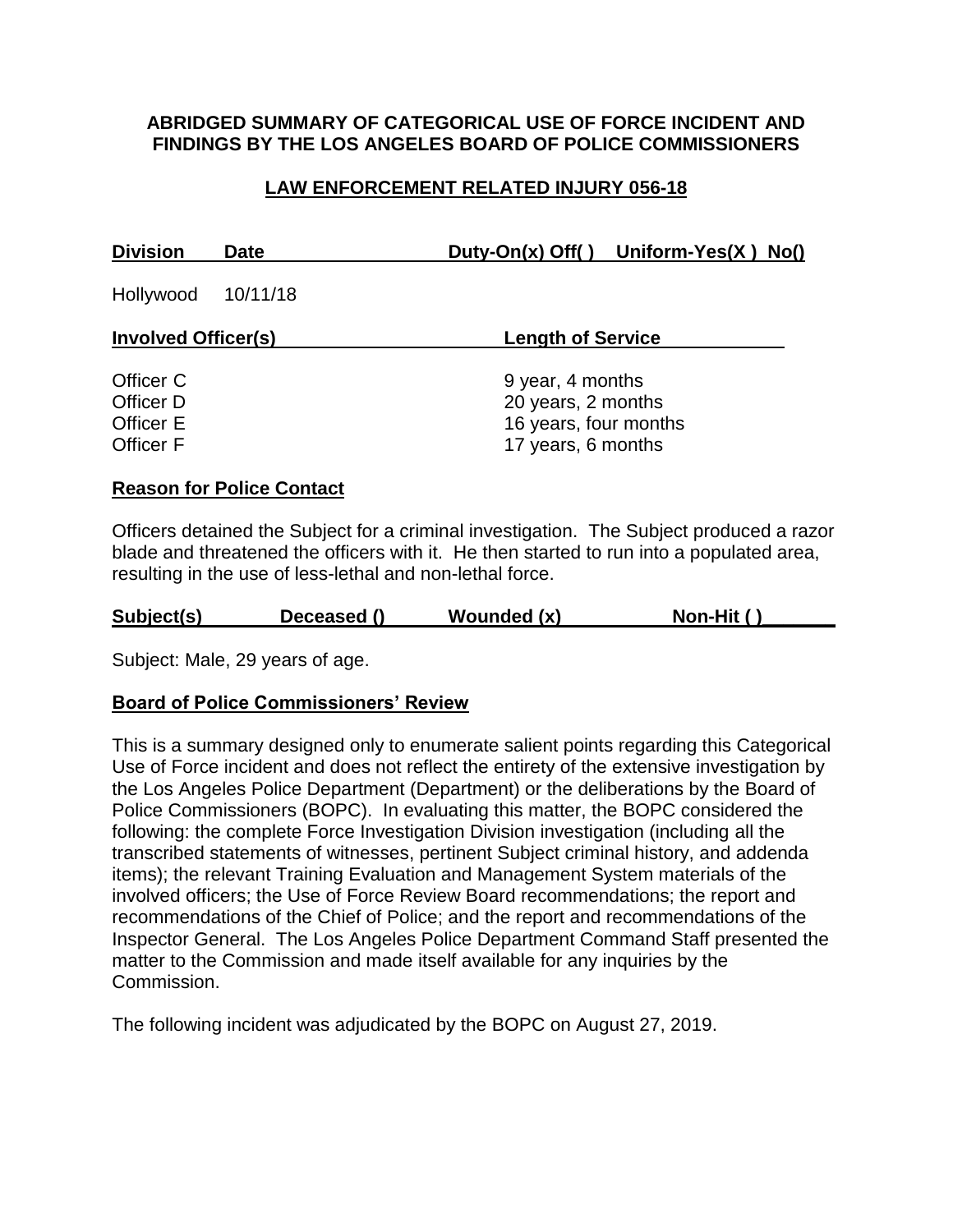#### **Incident Summary**

Officers were assigned to conduct crime suppression on horseback in the Hollywood Entertainment Detail Area.

The Subject, 29 years of age, was on the sidewalk pushing a shopping cart heading east. Officers A and B had just completed issuing shopping cart violation citations on a group of homeless people when the Subject walked past them.

Officers A and B's Body Worn Video (BWV) were activated during the pedestrian stop and captured the Subject walking by the officers.

As the Subject walked past the officers, Officer A told the Subject, "You're not supposed to have that cart, man." The Subject looked at Officer A and continued pushing his shopping cart. Officer A began to follow the Subject. Officer A attempted to have a dialogue with the Subject, however, the Subject began to display erratic speech patterns. The Subject began to reference "the Gods" and told Officer A that everyone was against him.

Officer A asked the Subject for his identification and told the Subject he was not authorized to possess the shopping cart. Officer A told the Subject to step away from the shopping cart, to which the Subject replied, "For what?" The Subject held onto the shopping cart and refused to comply with Officer A's request to step away from the shopping cart.

Officer A's BWV captured the Subject reaching into the shopping cart with his left hand and arming himself with a razor blade. The Subject began to walk backwards on the sidewalk. Officer A then approached his/her horse and retrieved his/her straight baton. Officer A then moved the Subject's shopping cart while he/she redeployed behind the front of his/her horse, placing the horse between himself/herself and the Subject.

Officer B led his/her horse toward Officer A, at which time Officer A advised Officer B that the Subject was armed with a razor blade. Officer A ordered the Subject to put down the razor blade and the Subject replied, "[expletive deleted] you."Officer A put his/her straight baton away on his/her saddle and unholstered his/her Taser. According to Officer A, he/she transitioned to the Taser because it afforded him/her more distance since he/she was still holding onto his/her horse. According to Officer A, he/she attempted to de-escalate the situation by repeatedly giving verbal commands for the Subject to drop the razor blade; however, the Subject refused to comply with his/her commands.

Officer A then got on the radio and requested partner Officers C and D, who were assigned uniformed chase officers, to respond to their location. Officer A also broadcast the circumstances to Communications Division (CD).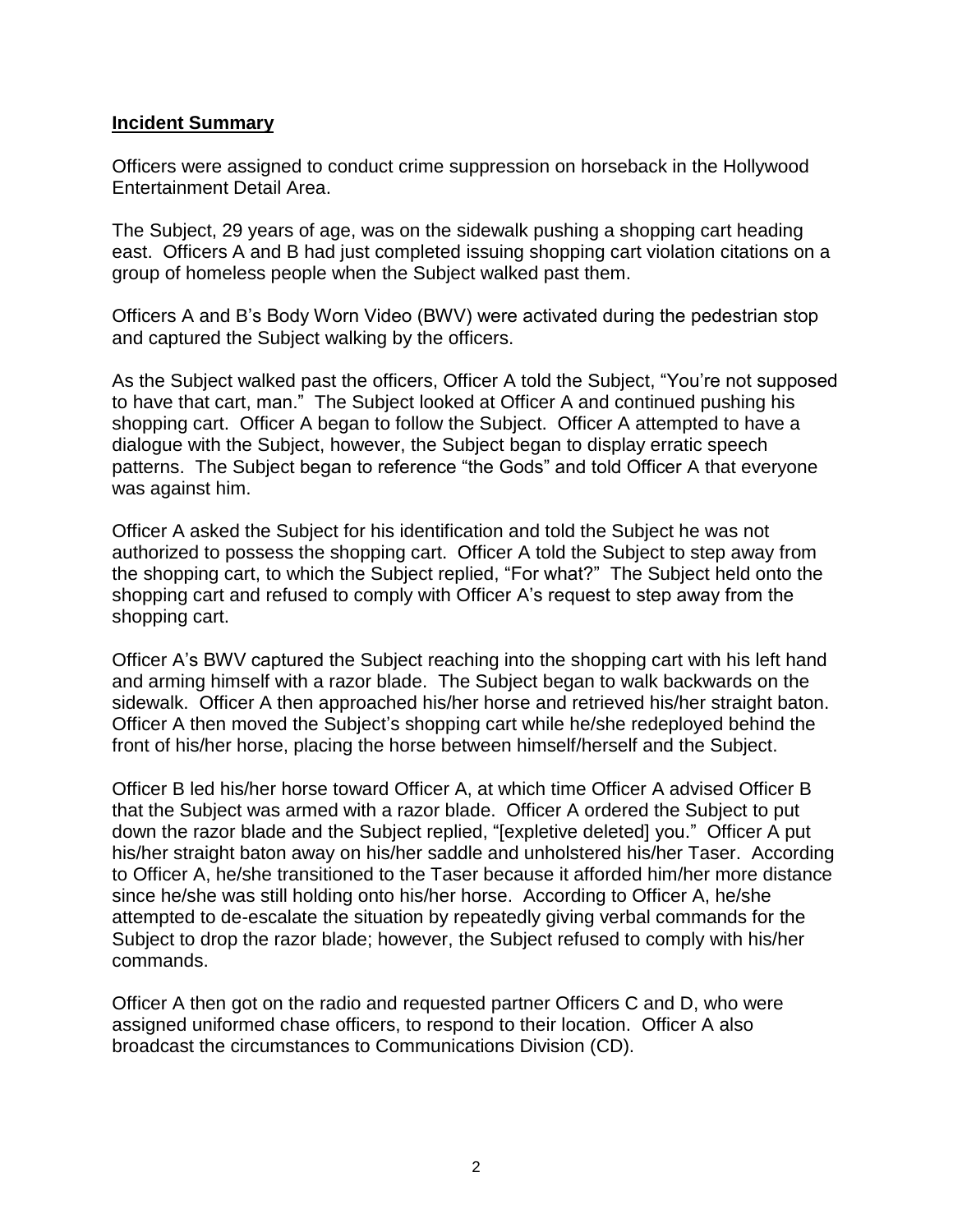Officers A and B attempted to build a rapport with the Subject, however, they were unsuccessful. The Subject continued to hold the razor blade and refused to comply with the officers' commands to drop it. The Subject continued to walk backwards.

Officer A then requested an additional unit and a supervisor.

Several additional officers arrived, including but not limited to Officers C, D, E, and F, as well as Sergeant A, who became the Incident Commander (IC) and began to give assignments and directions.

Officers A and B stood at the corner as the Subject continued to walk away. Sergeant A along with Officers E, F, and two other uniformed officers stood parallel to the Subject in the roadway utilizing parked vehicles for cover. Officer E drew his/her service pistol to a two-handed, low-ready position, and another officer deployed the beanbag shotgun, as Officer F drew his/her baton. Sergeant A took over verbalization and attempted to deescalate the situation by telling the Subject to relax and explained that he/she just wanted to talk to him. The Subject then began to yell, "Shoot me, shut the [expletive deleted] up, shoot me, either shoot me, or get the [expletive deleted] on!"

Sergeant A formulated a tactical plan and designated Officer E as the lethal coverage role, and another officer as the less-lethal coverage role. Sergeant A turned toward Officers C and D and yelled for them to respond to his/her location. At this time, Sergeant A had Officer C obtain the beanbag shotgun from the officer who possessed it. According to Sergeant A, he/she felt more comfortable with Officer C's shooting abilities and familiarity with weapons. Officer C pointed the beanbag shotgun toward the Subject's direction. Moments later, Officer D left his/her position from the corner and redeployed with the officers in the roadway.

Repeated requests by Sergeant A to have the Subject drop the razor blade failed. Sergeant A advised Officers C, D, E, and F that if the Subject began to run, the beanbag would be utilized. According to Sergeant A, he/she did not want the Subject to continue because he/she was afraid of what could happen to the citizens in the area.

Officers C and D redeployed to the engine hood area of a parked white two-door truck, and then onto the sidewalk, close to where the Subject was standing. Officer C was equipped with the beanbag shotgun while Officer D was equipped with his/her service pistol. Officer D drew his/her service pistol to a two-handed, low-ready position and advised Officer C he/she was behind him/her as his/her designated lethal force coverage. The Subject yelled at the officers to shoot him and then began to run on the sidewalk. Sergeant A then directed Officer C to deploy the beanbag shotgun. Officer C fired four rounds from the beanbag shotgun while moving toward the Subject from an approximate decreasing distance of 32-24 feet.

Officer C did not provide the Subject with the Use of Force (UOF) warning prior to firing the beanbag shotgun. According to Officer C, he/she told the Subject to stop multiple times.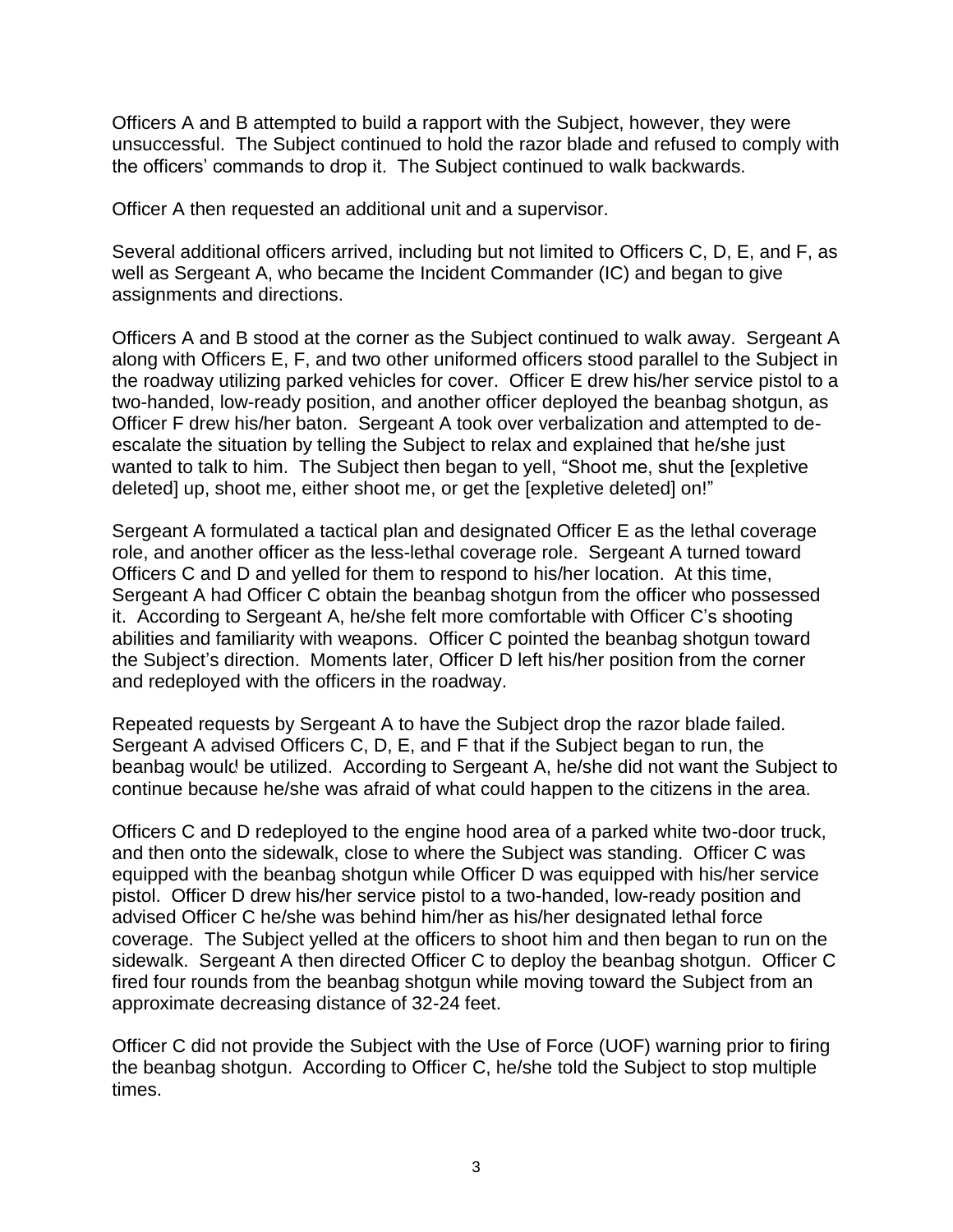Officer C also did not alert the surrounding officers he/she was ready to fire the beanbag shotgun by announcing, "Beanbag Ready," because he/she did not have time.

According to Witness A, the Subject had a clenched hand as if he was holding something. Witness A stated he observed Officer C fire three rounds from the beanbag shotgun. Witness A recalled the first super-sock round struck the Subject in the center mass, the second super-sock round struck the Subject's neck or face area, and the third super-sock round struck his back or buttocks region. A review of the BWV worn by Officer D does not depict the Subject being struck in the face, neck, back, or buttocks areas.

According to Officer C, the Subject winced in pain, bladed his body, continued to run and appeared to be unaffected by the beanbag rounds.

Officers C, D, E, F, and Sergeant A began to pursue the Subject on foot to apprehend him. Officer F, who was positioned to the point of containment on the street, ran parallel to the Subject and ultimately intercepted the Subject on the sidewalk. Sergeant A's BWV depicts Officer F conducting a baton strike with his/her side handle baton to the Subject's right knee. According to Officer F, the Subject then dropped the razor blade.

According to Sergeant A, a UOF warning was not given prior to Officer F initiating the baton strike. Sergeant A stated he/she told the Subject to drop the razor blade and stop.

During the interview with FID investigators, Officer E stated he/she took the razor blade out of the Subject's right hand while the Subject was on the ground.

Immediately following the baton strike, Officer F simultaneously maintained control of his/her side handle baton in his/her left hand while he/she wrapped his/her arms around the front of the Subject's torso.

Officer F then maneuvered around to the right side of the Subject's body and spun to his/her right as he/she brought the Subject to the ground.

Officer F then placed his/her chest on the Subject's back and straddled the Subject's lower body with his/her legs as Officer F attempted to grab the Subject's hands and wrists to control them.

According to Officer F, he/she bear hugged the Subject with his/her arms around the Subject's biceps.

According to Officer F, his/her BWV fell off his/her chest while he/she was on the ground with the Subject.

According to Officer F, he/she believed he/she threw the Subject over his/her left side into the dirt.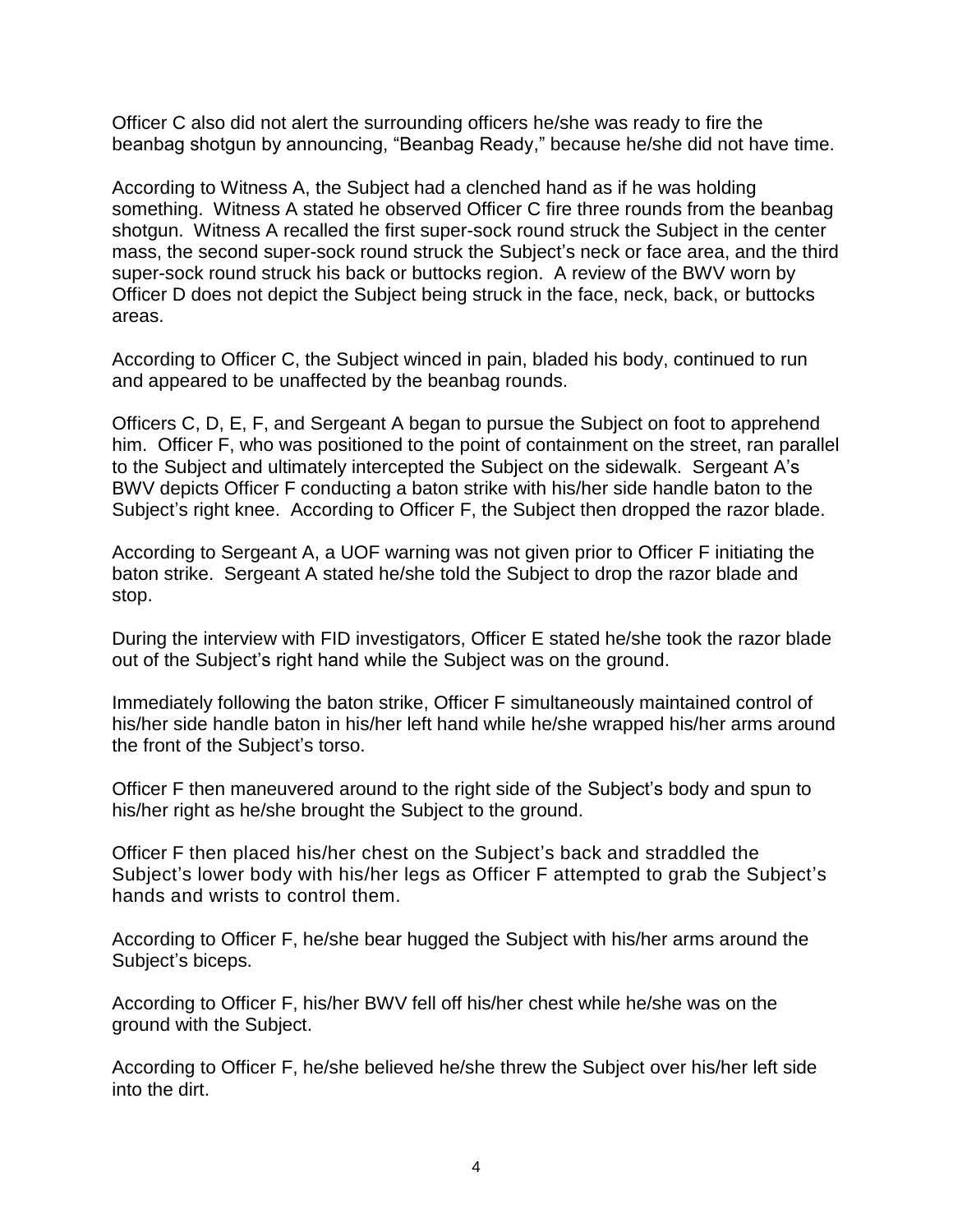A review of Officer E's BWV depicted that Officer F's side handle baton was lying in the dirt area near the Subject's left foot as officers attempted to handcuff him.

When officers were attempting to take the Subject into custody, Officer D's BWV captured the Subject yelling, "I dropped the razor, I dropped it, I dropped it."

At this point in time, Officers C, D, and E ran up and assisted Officer F, who was struggling with the Subject. Officer C handed his/her beanbag shotgun to Sergeant A, approached the Subject, and placed his/her left leg onto the Subject's legs, applying an HRD to the Subject's ankles. Officer D attempted to use his/her body weight to control the Subject's legs, as Officers E and F were attempting to control his arms. Officer F then advised officers he/she was getting up from the Subject's back, at which time Officers D and E took over efforts to control the Subject's arms.

Officer E placed his/her left knee on the Subject's back, simultaneously as Officer D placed his/her left knee on the Subject's buttocks area. Officer E grabbed the Subject's left wrist, while Officer D grabbed his right wrist and placed both of the Subject's wrists at the small of his back. Officers D and E were able to control the Subject's arms and successfully handcuff him. Officer D then rolled the Subject onto his right side and then placed him into a seated position on the ground.

# **Los Angeles Board of Police Commissioners' Findings**

The BOPC reviews each Categorical Use of Force incident based upon the totality of the circumstances, namely all the facts, evidence, statements and all other pertinent material relating to the particular incident. In every case, the BOPC makes specific findings in three areas: Tactics of the involved officer(s); Drawing/Exhibiting of a firearm by any involved officer(s); and the Use of Force by any involved officer(s). Based on the BOPC's review of the instant case, the BOPC made the following findings:

# **A. Tactics**

The BOPC found Sergeant A along with Officers A, B, C, D, E, and F's, tactics to warrant a finding of Tactical Debrief.

# **B. Drawing and Exhibiting**

The BOPC found Officers D and E's drawing and exhibiting of a firearm to be In Policy

# **C. Non-Lethal Use of Force**

The BOPC found Officers C, D, E, and F's non-lethal use of force to be In Policy.

# **D. Less-Lethal Use of Force**

The BOPC found Officer C and F's less-lethal use of force to be In Policy.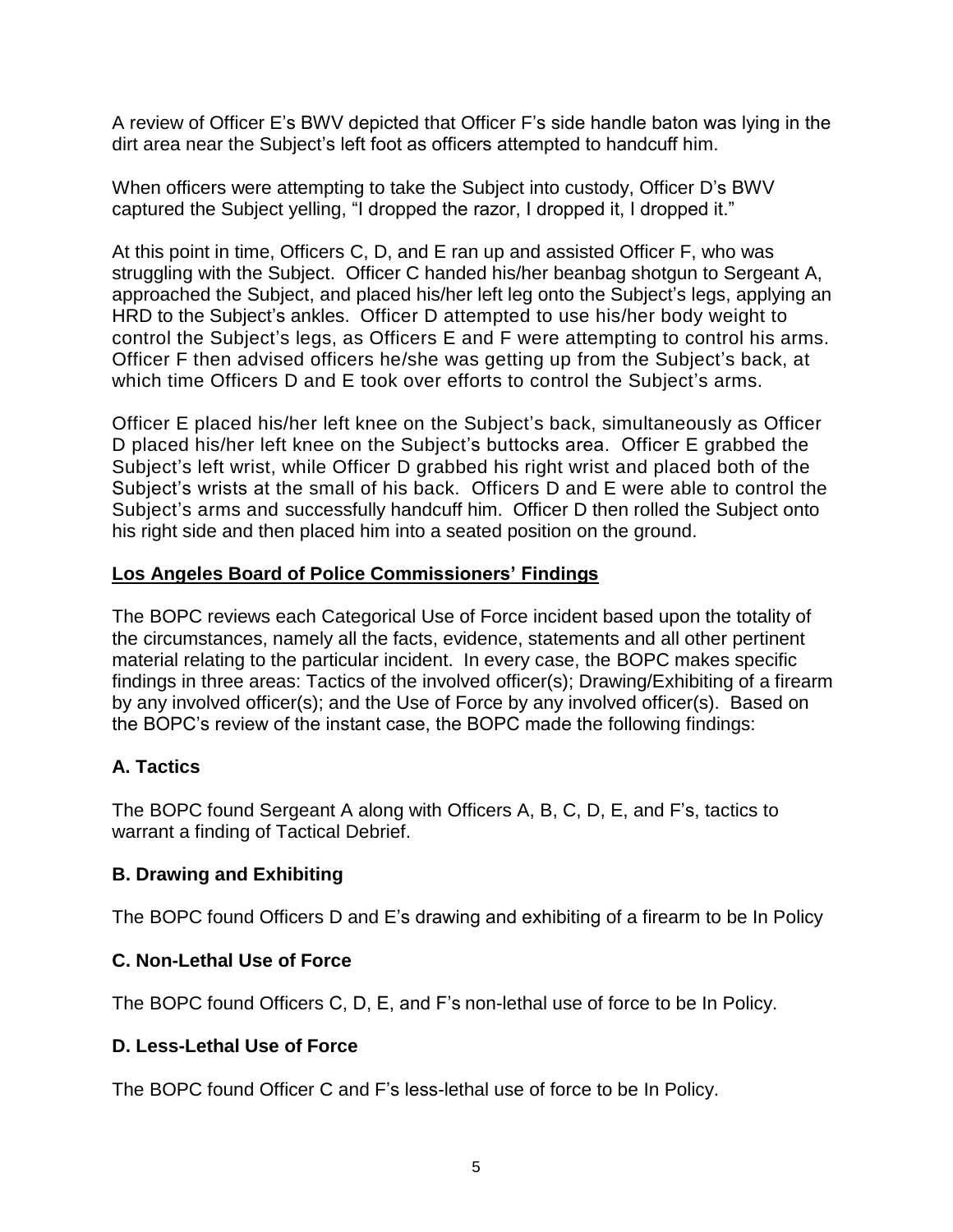## **Basis for Findings**

In making its decision in this matter, the Commission is mindful that every "use of force by members of law enforcement is a matter of critical concern both to the public and the law enforcement community. It is recognized that some individuals will not comply with the law or submit to control unless compelled to do so by the use of force; therefore, law enforcement officers are sometimes called upon to use force in the performance of their duties. It is also recognized that members of law enforcement derive their authority from the public and therefore must be ever mindful that they are not only the guardians, but also the servants of the public. The Department's guiding value when using force shall be reverence for human life. Officers shall attempt to control an incident by using time, distance, communications, and available resources in an effort to de-escalate the situation, whenever it is safe and reasonable to do so. When warranted, Department personnel may objectively use reasonable force to carry out their duties. Officers who use unreasonable force degrade the confidence of the community we serve, expose the Department and fellow officers to legal and physical hazards, and violate the rights of individuals upon whom unreasonable force is used. Conversely, officers who fail to use force when warranted may endanger themselves, the community and fellow officers." (Use of Force Policy, Los Angeles Police Department Manual.)

The Commission is cognizant of the legal framework that exists in evaluating use of force cases, including the United States Supreme Court decision in Graham v. Connor, 490 U.S. 386 (1989), that:

"The reasonableness of a particular use of force must be judged from the perspective of a reasonable officer on the scene, rather than with the 20/20 vision of hindsight. The calculus of reasonableness must embody allowance for the fact that police officers are often forced to make split-second judgments – in circumstances that are tense, uncertain and rapidly evolving – about the amount of force that is necessary in a particular situation."

The Commission is further mindful that it must evaluate the actions in this case in accordance with existing Department policies. Relevant to our review are Department policies that relate to the use of force:

Law enforcement officers are authorized to use deadly force to:

- Protect themselves or others from what is reasonably believed to be an imminent threat of death or serious bodily injury; or
- Prevent a crime where the subject's actions place person(s) in imminent jeopardy of death or serious bodily injury; or
- Prevent the escape of a violent fleeing felon when there is probable cause to believe the escape will pose a significant threat of death or serious bodily injury to the officer or others if apprehension is delayed. In this circumstance, officers shall to the extent practical, avoid using deadly force that might subject innocent bystanders or hostages to possible death or injury.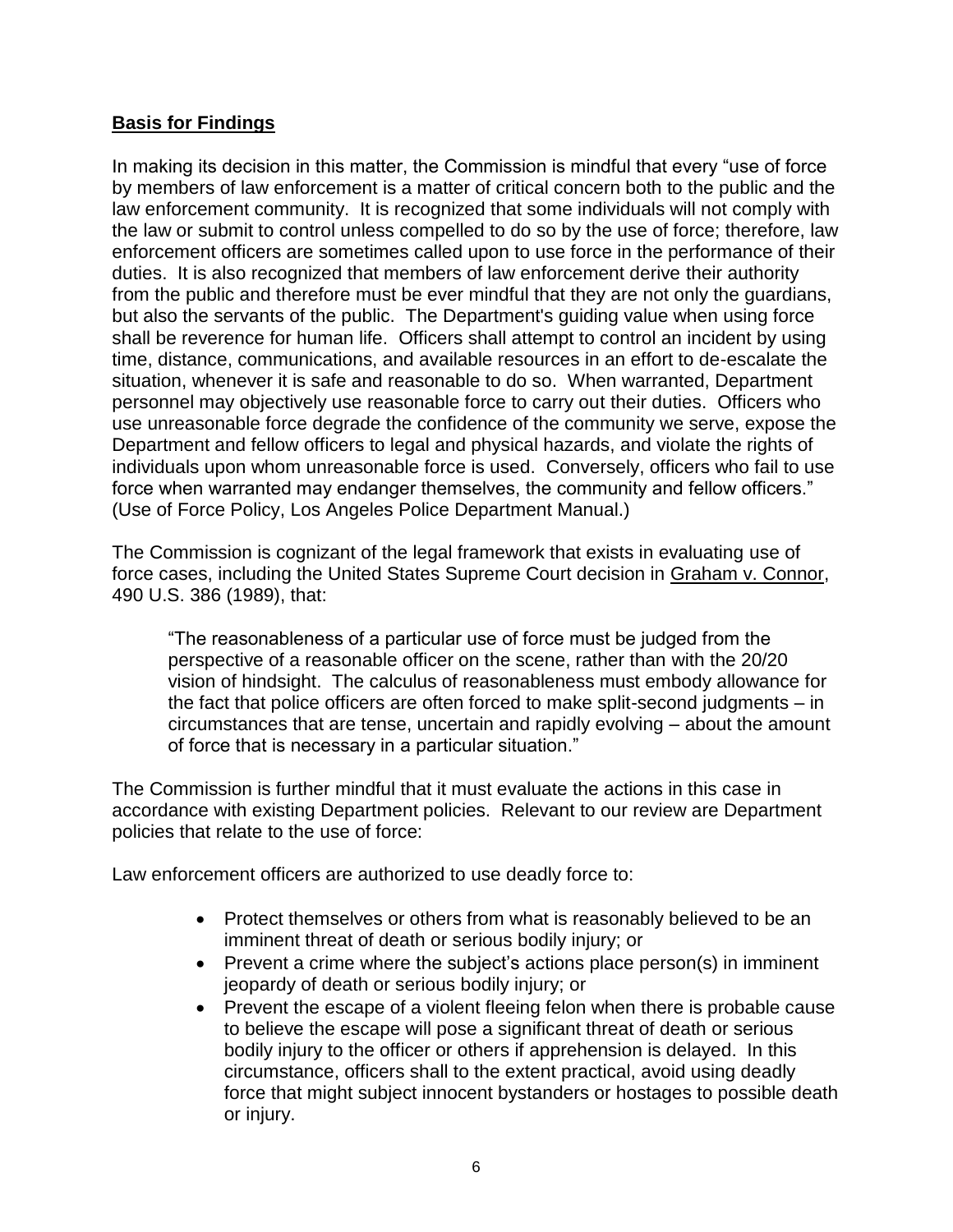The reasonableness of an Officer's use of deadly force includes consideration of the officer's tactical conduct and decisions leading up to the use of deadly force. (Use of Force Policy, Los Angeles Police Department Manual.)

An officer's decision to draw or exhibit a firearm should be based on the tactical situation and the officer's reasonable belief that there is a substantial risk that the situation may escalate to the point where deadly force may be justified. (Los Angeles Police Department Manual.)

Tactical de-escalation involves the use of techniques to reduce the intensity of an encounter with a subject and enable an officer to have additional options to gain voluntary compliance or mitigate the need to use a higher level of force while maintaining control of the situation. Tactical de-escalation does not require that an officer compromise his or her safety or increase the risk of physical harm to the public. De-escalation techniques should only be used when it is safe and prudent to do so. (Tactical De-Escalation Techniques, October 2016.)

# **A. Tactics**

• In its analysis of this incident, the BOPC identified the following tactical considerations:

## **1. Contact and Cover**

Officer A initiated a detention of the Subject without the benefit of a cover officer. In this case, it was determined that Officer A's partner, Officer B, was a short distance away and could observe Officer A's initial contact with the Subject. However, Officer B was also operating as a contact officer while he/she was completing a citation on another individual. After completing his/her citation, Officer B immediately joined Officer A. Officer A, knowing the location of his/her partner, did not take any additional action with the Subject until Officer B arrived to provide cover. While waiting for Officer B to walk over to his/her position, Officer A utilized his/her horse as cover and deployed a long baton.

Based on the totality of the circumstances, the BOPC determined that Officer A recognized the unsafe situation of confronting a Subject who had armed himself with a razor blade and waited for his/her partner prior to taking further action and ensuring a successful resolution. Therefore, Officer A's actions were determined not to be a substantial deviation from approved Department tactical training.

# **2. Utilization of Cover**

Officers C and D left their positions of cover to redeploy on a suspect armed with a razor blade.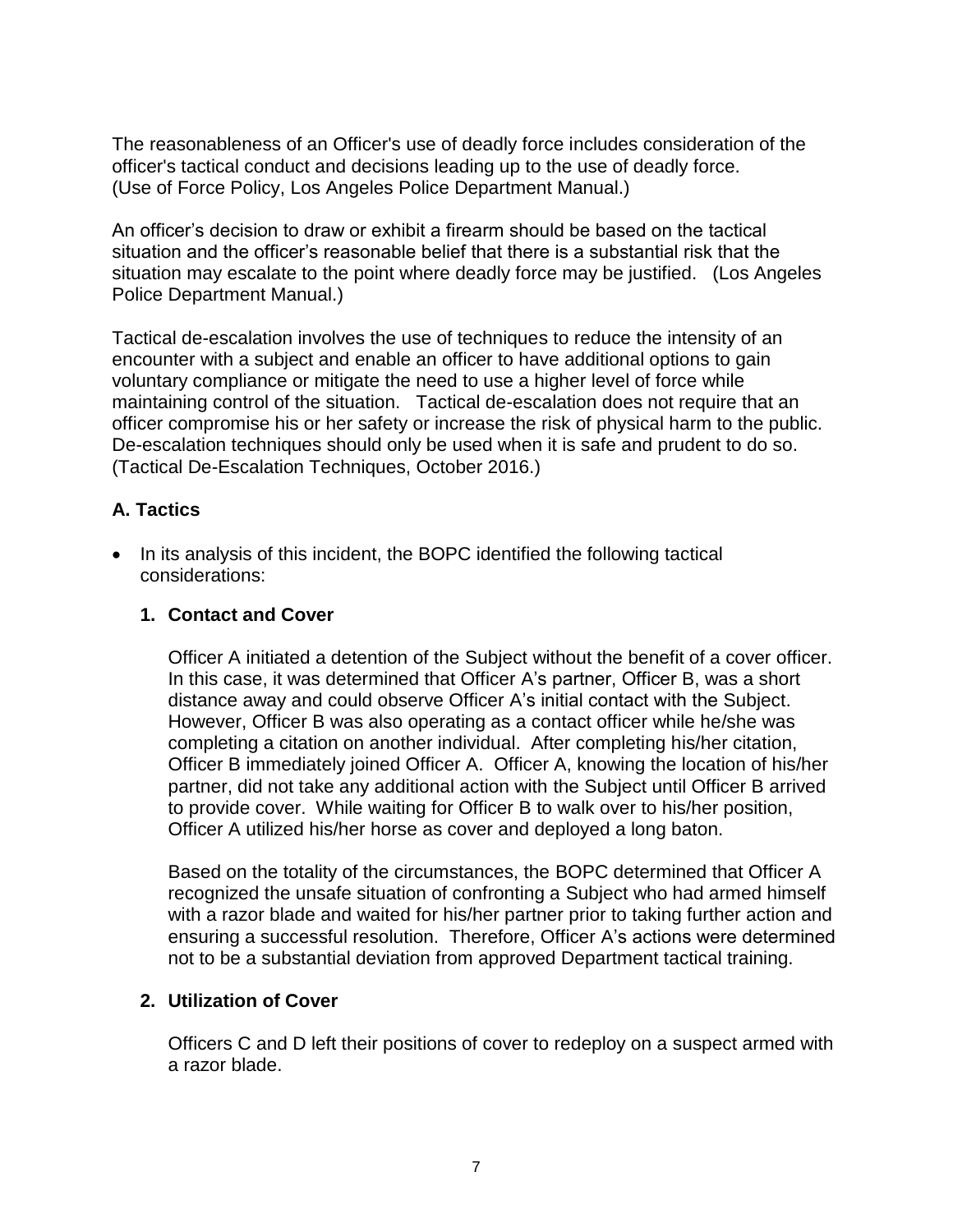In this case, Officer C explained that due to the large size of the vehicle that he/she was using as cover, Officer C needed to redeploy around the front of it to maintain a clear view of the Subject. Had Officer C not redeployed around the vehicle, he/she would have lost sight of the Subject and not been able to act as the designated beanbag officer. Additionally, Officer D redeployed along with Officer C to provide lethal cover as the assigned DCO. During the redeployment, the officers did not close the distance to the Subject.

Based on the totality of the circumstances, the BOPC determined that the officers' actions were a substantial deviation with justification from approved Department tactical training.

### **3. Approaching a Suspect Armed with an Edged Weapon**

Officer F approached a Subject armed with a razor blade to conduct a baton strike and takedown.

In this case, Officer F decided he/she needed to approach the Subject to prevent him from fleeing outside of the officers' containment and becoming a threat to the pedestrians in the area. Officer F recalled that the beanbag shotgun had been ineffective and believed the officers had limited options available to them to ensure public safety.

Additionally, Officer F was cognizant of approaching an armed suspect and waited until the Subject looked away from him/her, before approaching and striking the Subject with a baton. Officer F, believing that the Subject dropped the razor blade, conducted a takedown of the Subject.

Based on the totality of the circumstances, the BOPC determined that Officer F's actions were not a substantial deviation from approved Department tactical training. In this particular case, the officer's action was appropriate and reasoned based on the fact that the Subject was armed with a two-inch razor blade. Additionally, the officer maximized the effectiveness of the baton strike and minimized the risk to himself/herself by waiting until the Subject had looked away from him/her. Lastly, the BOPC also considered that there was not an opportunity for the officer to utilize cover or other force options due to the exigency created by the Subject's movement toward bystanders.

### **4. Command and Control**

Upon arrival, Sergeant A immediately assumed the role of Incident Commander and assessed the incident. Sergeant A communicated with officers and formulated a tactical plan which involved designating a less-lethal officer and arrest team.

Sergeant A also directed his/her officers into a "L" shaped containment configuration to prevent crossfire and directed the deployment of less-lethal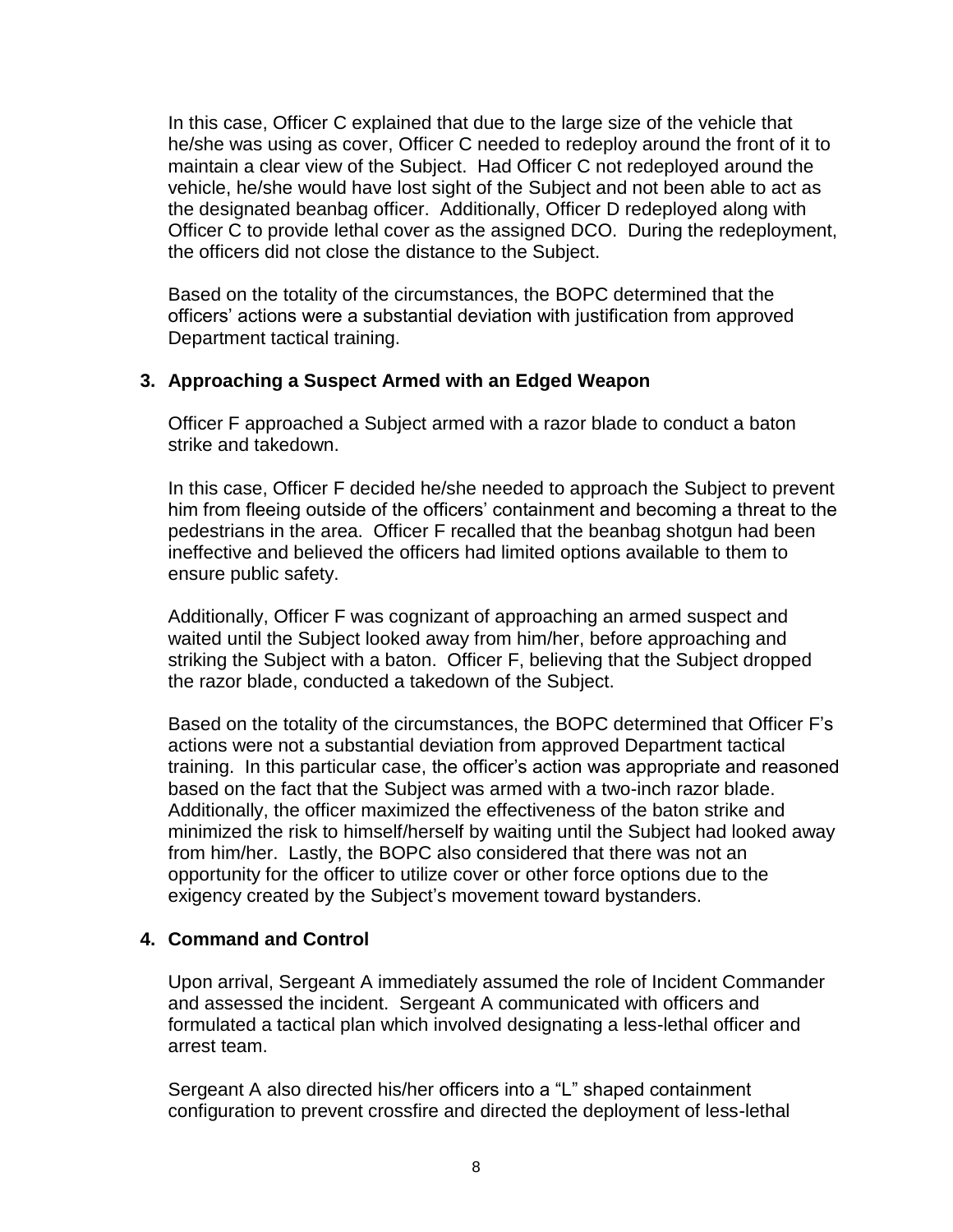munitions to prevent the Subject's movement toward bystanders. When the Subject moved toward the bystanders, the officers utilized less-lethal and nonlethal force to prevent his escape and take him into custody.

Additionally, while the Subject was being taken into custody, Sergeant A continued to monitor the situation. Sergeant A immediately directed officers to place the Subject on his side and then into a seated position after the HRD was applied. Sergeant A also immediately requested an RA upon hearing the Subject say that he could not breathe. The BOPC determined that Sergeant A exhibited commendable command and control during this tense and dynamic situation. Sergeant A was decisive, provided strong direction to his/her subordinates, attempted to establish a rapport with the Subject in an effort to de-escalate the situation, made appropriate decisions such as replacing patrol personnel with more experienced and trained Metropolitan personnel, and overall provided the calm and competent leadership.

Sergeant B ensured that the involved personnel were separated and monitored once the incident was classified as a Categorical Use of Force.

- The BOPC also considered the following:
	- **1. Required Equipment –** The investigation revealed that Officer D was not in possession of his/her Oleoresin Capsicum (OC) spray at the time of this incident.
	- **2. Tactical Communication –** The investigation revealed that Officer A requested additional units for a "415 man," rather than for a man who was armed with an edged weapon.
	- **3. Use of Force Warning –** The investigation revealed that the personnel at the scene did not provide a Use of Force Warning prior to utilizing the beanbag shotgun and baton. In this case, the BOPC found it was reasonable not to provide the Use of Force Warning due to the exigency of the Subject moving toward bystanders while holding an edged weapon.
	- **4. Beanbag Shotgun Preparatory Commands –** The investigation revealed that Officer C did not provide a beanbag shotgun preparatory command prior to utilizing the beanbag shotgun. The Subject began to move outside of the containment formation and run from officers necessitating the immediate use of the beanbag shotgun. In this case, the BOPC found it reasonable that the beanbag shotgun preparatory commands were not utilized due to the exigency of the Subject moving toward bystanders while holding an edged weapon.

These topics were to be addressed at the Tactical Debrief.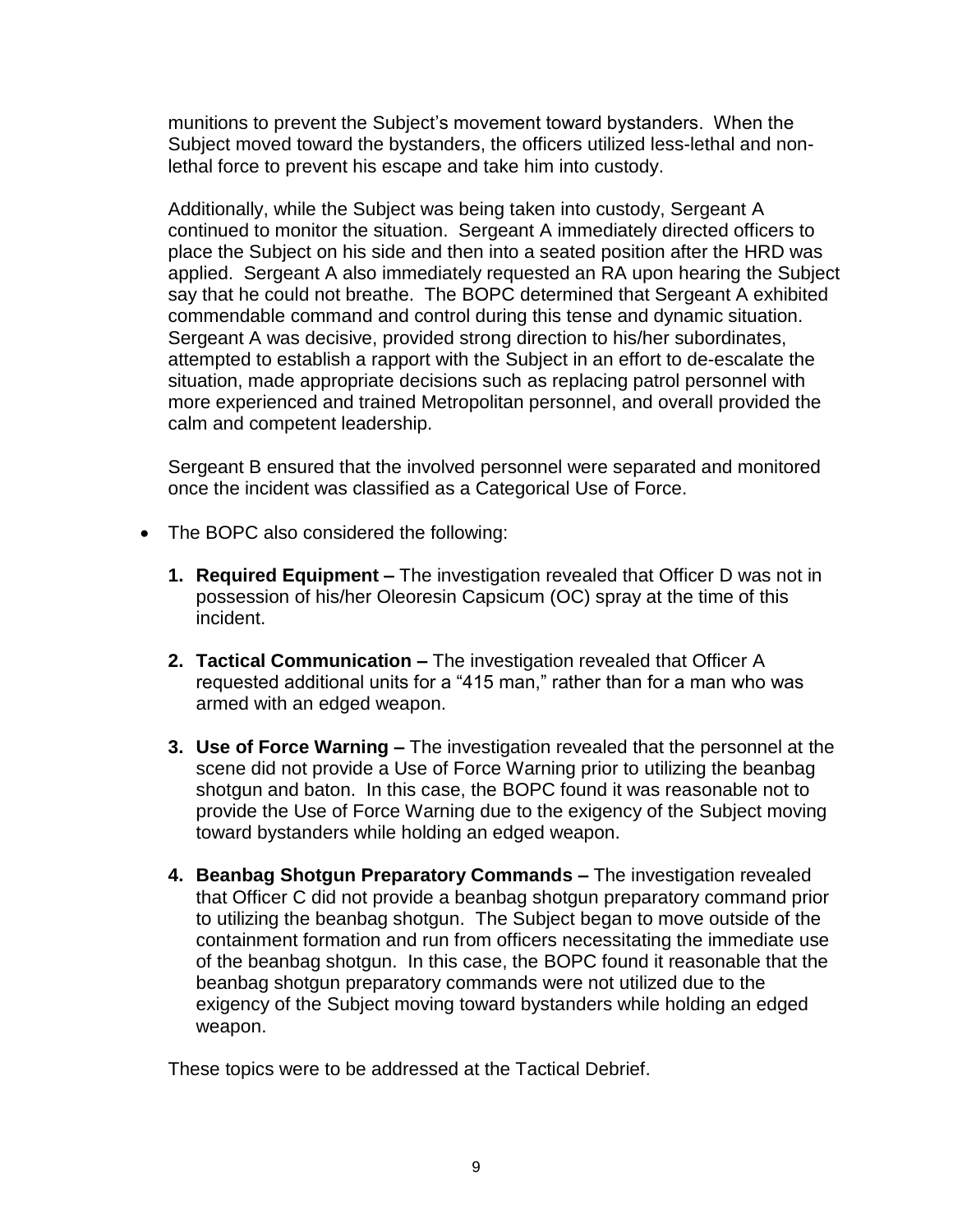• The evaluation of tactics requires that consideration be given to the fact that officers are forced to make split-second decisions under very stressful and dynamic circumstances. Tactics are conceptual and intended to be flexible and incident specific, which requires that each incident be looked at objectively and the tactics be evaluated based on the totality of the circumstances.

Each tactical incident also merits a comprehensive debriefing. In this case, there were areas identified where improvement could be made. A Tactical Debrief is the appropriate forum for the involved personnel to discuss individual actions that took place during this incident.

Thus, the BOPC found Sergeant A along with Officers A, B, C, D, E, and F's, tactics to warrant a finding of Tactical Debrief.

## **B. Drawing and Exhibiting**

• According to Officer D, he/she provided lethal cover for Officer C while Officer C utilized the beanbag shotgun in an attempt to prevent the Subject's actions. Officer D drew his/her service pistol because the Subject was holding something in his hand, and Officer D believed the situation could escalate to the use of deadly force.

According to Officer E, he/she advised Sergeant A that he/she would provide lethal cover and drew his/her service pistol due to the Subject being armed with an edged weapon.

Therefore, the BOPC found Officers D and E's drawing and exhibiting of a firearm to be In Policy.

### **C. Non-Lethal Use of Force**

• **Officer C –** (Bodyweight and firm grips)

According to Officer C, he/she gave his/her beanbag shotgun to Sergeant A and then assisted with taking the Subject into custody. Officer C observed that the Subject was kicking and flailing his legs, so Officer C applied a Hobble Restraint Device (HRD) to the Subject's legs to prevent him from kicking.

Sergeant A's BWV captured Officer C use bodyweight on the Subject's legs, and Officer B's BWV captured Officer C using firm grips on the Subject's legs while applying the HRD.

• **Officer D –** (Bodyweight and firm grip)

According to Officer D, upon approaching the Subject, Officer D utilized bodyweight and a wrist lock to assist with handcuffing the Subject.

• **Officer E –** (Firm grips, physical force, and bodyweight)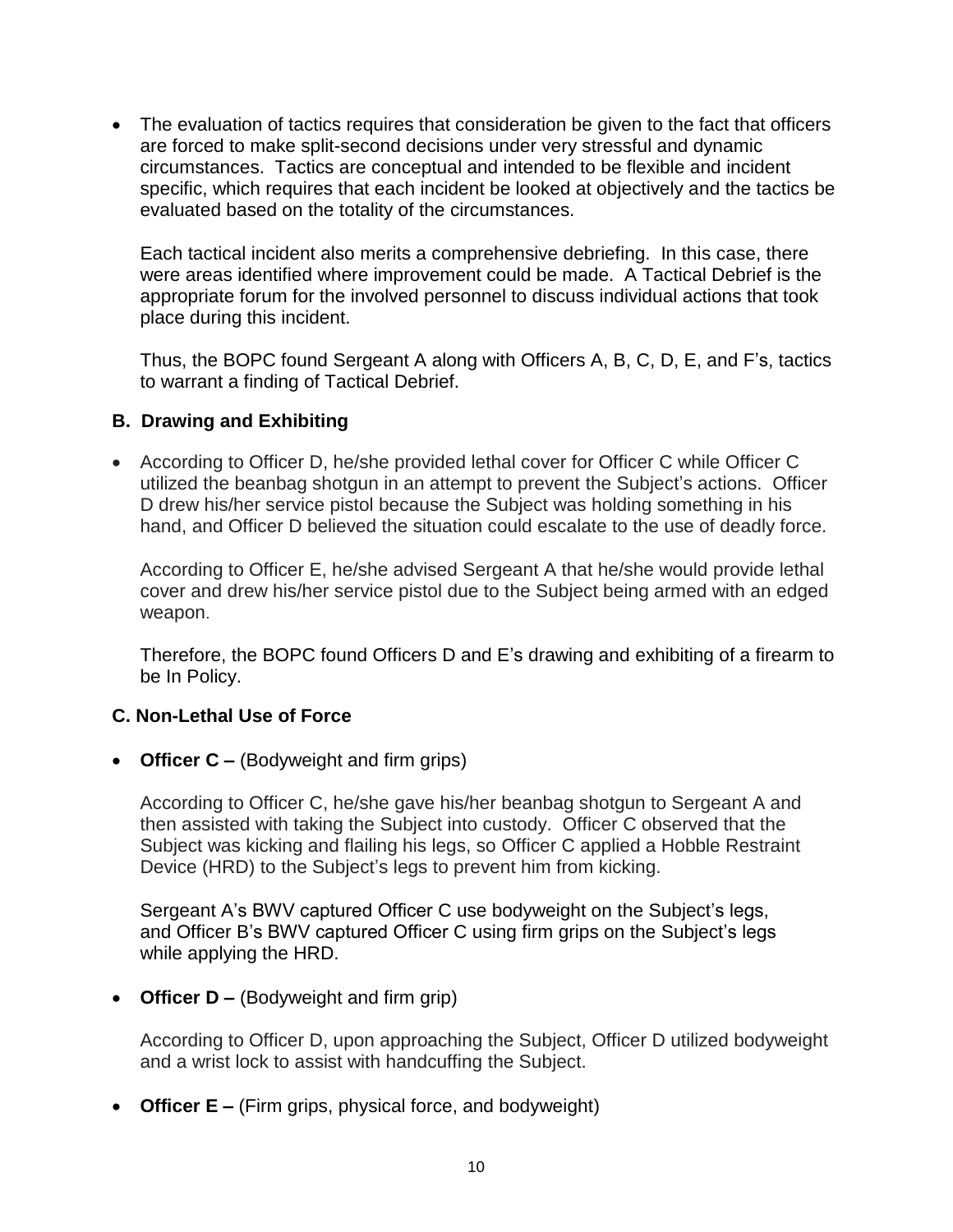According to Officer E, he/she approached the Subject who was lying on the ground and pulled the Subject's arms out from underneath him and held his wrists. Officer E was then able to open the Subject's right palm to make him drop the razor blade. Officer D then controlled the Subject's left wrist while Officer E maintained control of the Subject's right wrist. Officer E then utilized his/her left knee to apply bodyweight to the Subject's back while he/she assisted with handcuffing the Subject.

• **Officer F** – (Takedown and bodyweight)

According to Officer F, after he/she struck the Subject with the baton, he/she believed that the Subject dropped the razor blade. Officer F immediately grabbed the Subject and took him down to the ground. Additional officers then assisted Officer F with bodyweight and handcuffing.

Based upon the totality of the circumstances, the BOPC determined that an officer with similar training and experience as Officers C, D, E, and F, while faced with similar circumstances, would believe that the same applications of non-lethal force would be reasonable to overcome the Subject's resistance.

Based on the totality of the circumstances, the BOPC determined that an officer with similar training and experience as Officers C, D, E, and F, while faced with similar circumstances, would believe that the same applications of non-lethal force would be reasonable to overcome the Subject's resistance.

Therefore, the BOPC found Officers C, D, E, and F's non-lethal use of force to be In Policy.

# **D. Less-Lethal Use of Force**

• **Officer C –** (Beanbag shotgun, four sock rounds)

According to Officer C, he/she was approximately 20 to 30 feet away from the Subject. The Subject did not listen to any commands and kept pacing back and forth, rocking his body, clenching his fists, and holding the razor blade in his right hand. The Subject then fled, causing Officer C to engage the Subject, discharging one round from the beanbag shotgun aimed at the Subject's naval area/beltline. Officer C then assessed. The Subject winced in pain, bladed his body towards Officer C, and continued to run. Officer C, while moving, fired another round from the beanbag shotgun aimed at the Subject's naval area. The Subject again winced in pain, bladed his body, and continued running. Officer C shot and assessed. The Subject again winced in pain, bladed his body, and again continued running. Officer C fired a fourth time and the same thing occurred. The beanbag shotgun rounds had no apparent effect and the Subject continued to flee.